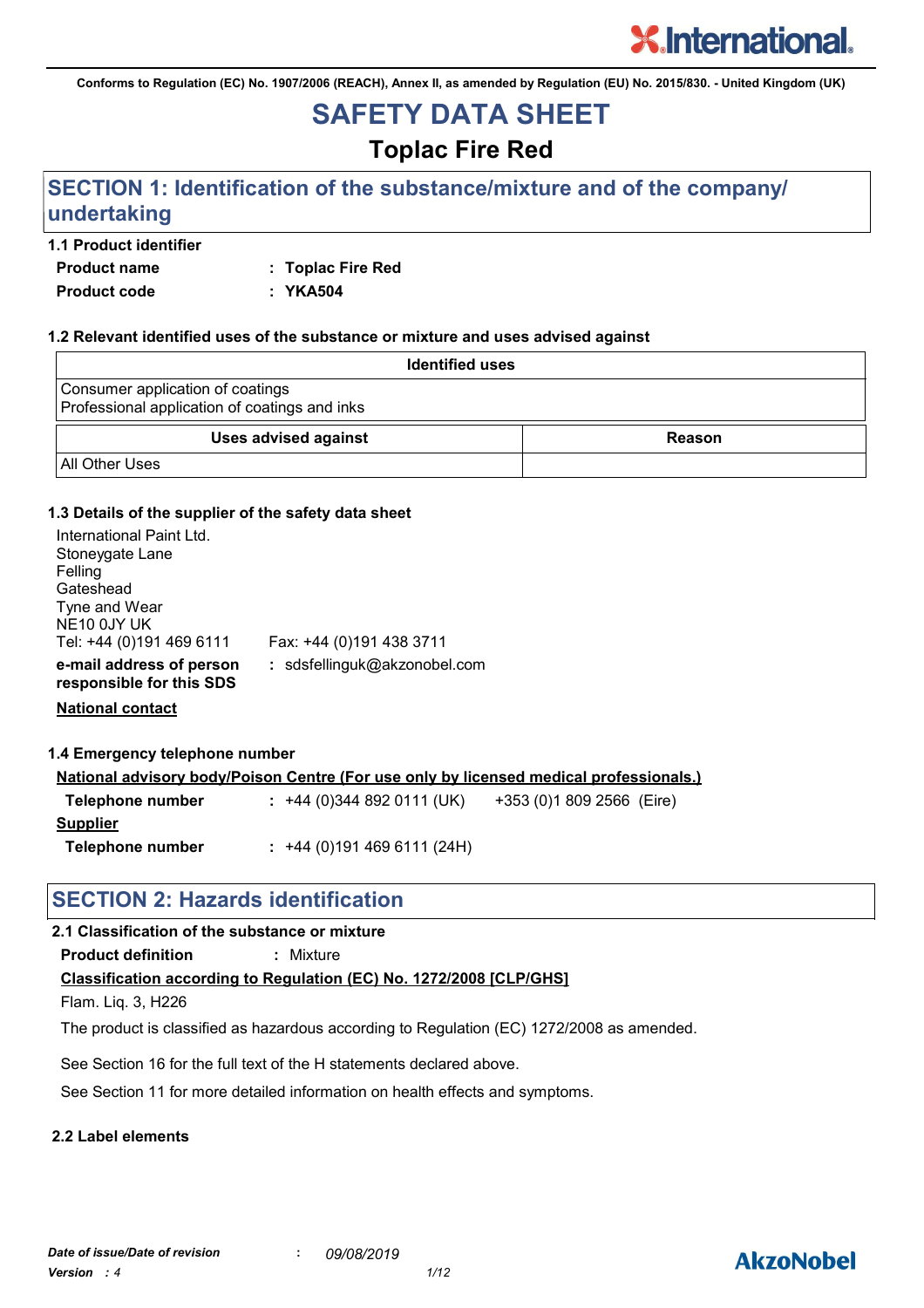## **SECTION 2: Hazards identification**

| <b>Hazard pictograms</b> |  |
|--------------------------|--|
|--------------------------|--|



| <b>Signal word</b>                                                                                                                                       | $:$ Warning                                                                                                                                              |
|----------------------------------------------------------------------------------------------------------------------------------------------------------|----------------------------------------------------------------------------------------------------------------------------------------------------------|
| <b>Hazard statements</b>                                                                                                                                 | : Flammable liquid and vapour.                                                                                                                           |
| <b>Precautionary statements</b>                                                                                                                          |                                                                                                                                                          |
| General                                                                                                                                                  | : Read label before use. Keep out of reach of children. If medical advice is needed,<br>have product container or label at hand.                         |
| <b>Prevention</b>                                                                                                                                        | : Wear protective gloves. Wear eye or face protection. Keep away from heat, hot<br>surfaces, sparks, open flames and other ignition sources. No smoking. |
| <b>Response</b>                                                                                                                                          | : IF ON SKIN (or hair): Take off immediately all contaminated clothing. Rinse skin<br>with water or shower.                                              |
| <b>Storage</b>                                                                                                                                           | $:$ Keep cool.                                                                                                                                           |
| <b>Disposal</b>                                                                                                                                          | : Dispose of contents and container in accordance with all local, regional, national<br>and international regulations.                                   |
| <b>Supplemental label</b><br>elements                                                                                                                    | : Contains 2-butanone oxime. May produce an allergic reaction. Repeated exposure<br>may cause skin dryness or cracking.                                  |
|                                                                                                                                                          | Wear appropriate respirator when ventilation is inadequate.                                                                                              |
| <b>Annex XVII - Restrictions</b><br>on the manufacture,<br>placing on the market and<br>use of certain dangerous<br>substances, mixtures and<br>articles | : Not applicable.                                                                                                                                        |
|                                                                                                                                                          |                                                                                                                                                          |

**Other hazards which do : not result in classification** : None known. **2.3 Other hazards**

## **SECTION 3: Composition/information on ingredients**

**3.2 Mixtures :** Mixture

| <b>Product/ingredient</b><br>name          | <b>Identifiers</b>                                                                      | $%$ by<br>weight | <b>Classification</b><br><b>Regulation (EC) No.</b><br>1272/2008 [CLP]          | <b>Nota</b><br>(s) | <b>Type</b> |
|--------------------------------------------|-----------------------------------------------------------------------------------------|------------------|---------------------------------------------------------------------------------|--------------------|-------------|
| Naphtha (petroleum),<br>hydrotreated heavy | REACH#:<br>l01-2119486659-16<br>EC: 265-150-3<br>CAS: 64742-48-9<br>Index: 649-327-00-6 | ≥25 - ≤50        | Asp. Tox. 1, H304<br>EUH066                                                     | P                  | [1] [2]     |
| 2-butanone oxime                           | REACH #:<br>01-2119539477-28<br>EC: 202-496-6<br>CAS: 96-29-7<br>Index: 616-014-00-0    | ≤0.3             | Acute Tox. 4, H312<br>Eye Dam. 1, H318<br>Skin Sens. 1, H317<br>Carc. 2, H351   |                    | $[1]$       |
|                                            |                                                                                         |                  | See Section 16 for the<br>l full text of the H<br>statements declared<br>above. |                    |             |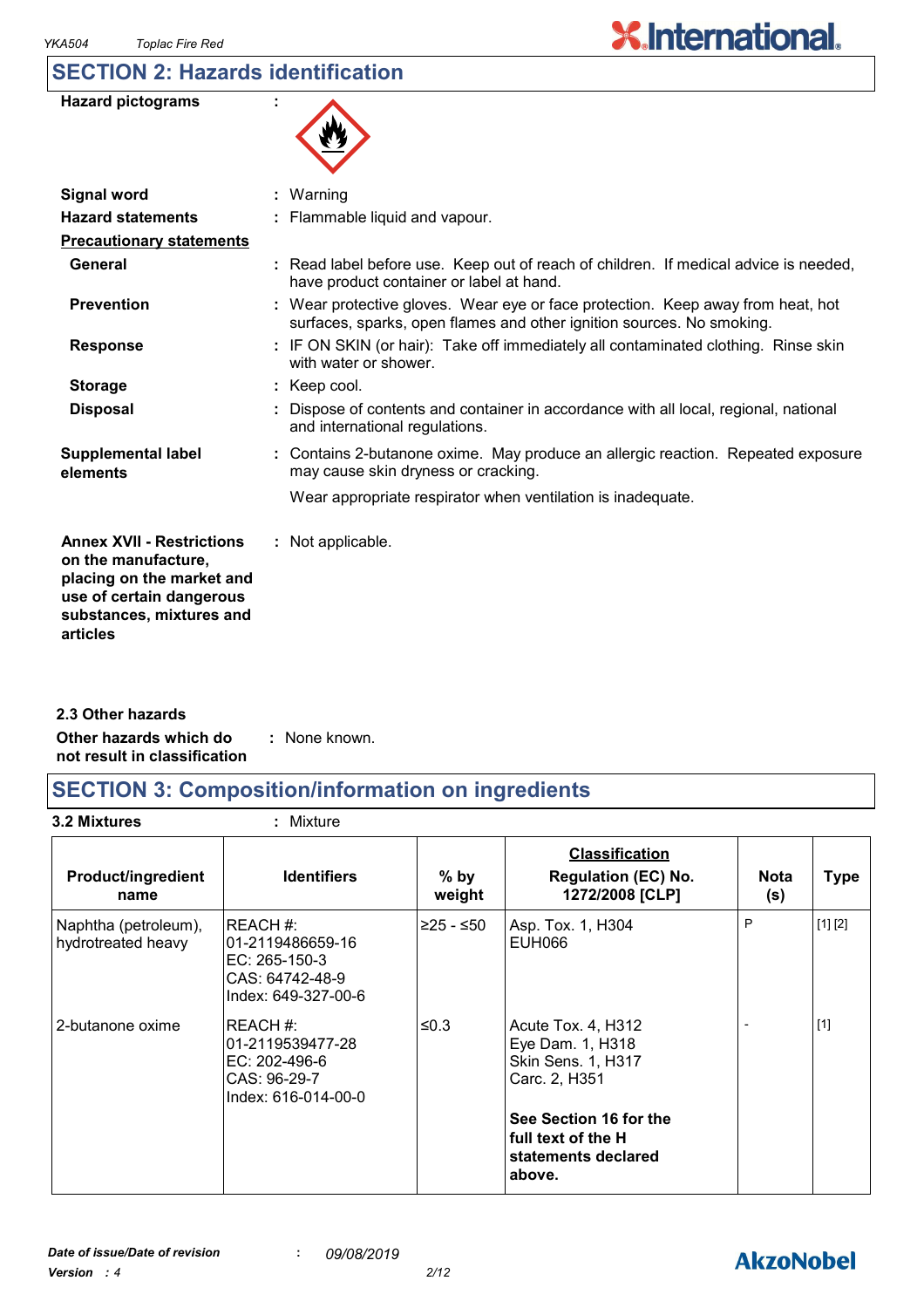## **SECTION 3: Composition/information on ingredients**

There are no additional ingredients present which, within the current knowledge of the supplier and in the concentrations applicable, are classified as hazardous to health or the environment, are PBTs or vPvBs or have been assigned a workplace exposure limit and hence require reporting in this section.

**X.International.** 

#### **Type**

[1] Substance classified with a health or environmental hazard

- [2] Substance with a workplace exposure limit
- [3] Substance meets the criteria for PBT according to Regulation (EC) No. 1907/2006, Annex XIII
- [4] Substance meets the criteria for vPvB according to Regulation (EC) No. 1907/2006, Annex XIII
- [5] Substance of equivalent concern

Occupational exposure limits, if available, are listed in Section 8.

## **SECTION 4: First aid measures**

#### **4.1 Description of first aid measures**

| General                           | : In all cases of doubt, or when symptoms persist, seek medical attention. Never give<br>anything by mouth to an unconscious person. If unconscious, place in recovery<br>position and seek medical advice.                    |  |
|-----------------------------------|--------------------------------------------------------------------------------------------------------------------------------------------------------------------------------------------------------------------------------|--|
| Eye contact                       | : Remove contact lenses, irrigate copiously with clean, fresh water, holding the<br>eyelids apart for at least 10 minutes and seek immediate medical advice.                                                                   |  |
| <b>Inhalation</b>                 | : Remove to fresh air. Keep person warm and at rest. If not breathing, if breathing is<br>irregular or if respiratory arrest occurs, provide artificial respiration or oxygen by<br>trained personnel. Seek medical attention. |  |
| <b>Skin contact</b>               | : Remove contaminated clothing and shoes. Wash skin thoroughly with soap and<br>water or use recognised skin cleanser. Seek medical attention if irritation persists.<br>Do NOT use solvents or thinners.                      |  |
| Ingestion                         | : If swallowed, seek medical advice immediately and show the container or label.<br>Keep person warm and at rest. Do NOT induce vomiting.                                                                                      |  |
| <b>Protection of first-aiders</b> | : No action shall be taken involving any personal risk or without suitable training. It<br>may be dangerous to the person providing aid to give mouth-to-mouth resuscitation.                                                  |  |

## **4.2 Most important symptoms and effects, both acute and delayed**

| <b>Potential acute health effects</b> |                                                                                                                                                                          |
|---------------------------------------|--------------------------------------------------------------------------------------------------------------------------------------------------------------------------|
| Eye contact                           | : No known significant effects or critical hazards.                                                                                                                      |
| <b>Inhalation</b>                     | : Exposure to decomposition products may cause a health hazard. Serious effects<br>may be delayed following exposure.                                                    |
| <b>Skin contact</b>                   | : Defatting to the skin. May cause skin dryness and irritation.                                                                                                          |
| Ingestion                             | : No known significant effects or critical hazards.                                                                                                                      |
| Over-exposure signs/symptoms          |                                                                                                                                                                          |
| Eye contact                           | : No specific data.                                                                                                                                                      |
| <b>Inhalation</b>                     | : Adverse symptoms may include the following:<br>headache<br>drowsiness/fatigue<br>dizziness/vertigo<br>muscle weakness<br>unconsciousness                               |
| <b>Skin contact</b>                   | : Adverse symptoms may include the following:<br>irritation<br>dryness<br>cracking                                                                                       |
| Ingestion                             | : No specific data.                                                                                                                                                      |
|                                       | 4.3 Indication of any immediate medical attention and special treatment needed                                                                                           |
| Notes to physician                    | : In case of inhalation of decomposition products in a fire, symptoms may be delayed.<br>The exposed person may need to be kept under medical surveillance for 48 hours. |
| <b>Specific treatments</b>            | : No specific treatment.                                                                                                                                                 |



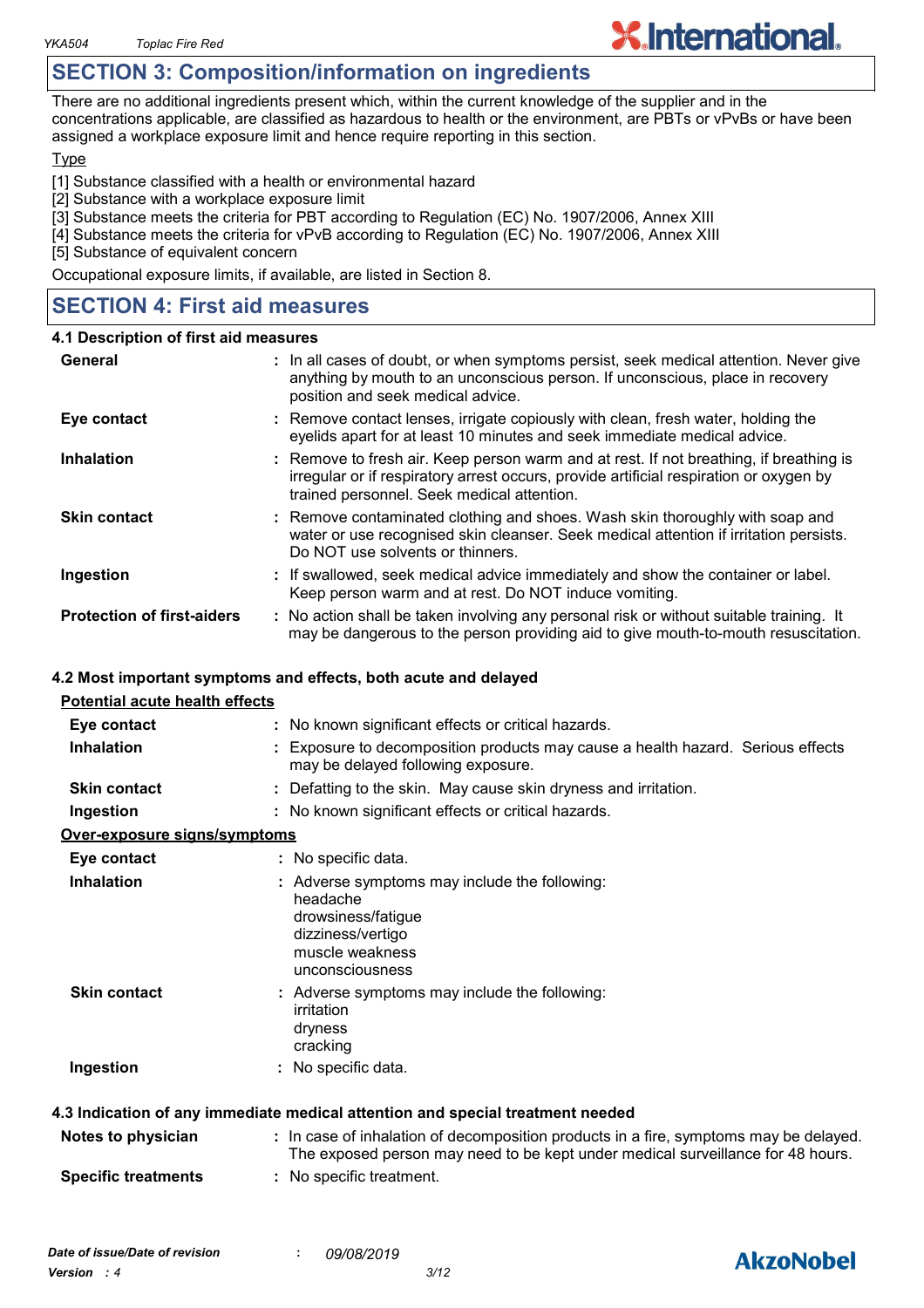## **SECTION 5: Firefighting measures**

| 5.1 Extinguishing media                                  |                                                                                                                                                                                                                                                                                                                                                                       |  |  |
|----------------------------------------------------------|-----------------------------------------------------------------------------------------------------------------------------------------------------------------------------------------------------------------------------------------------------------------------------------------------------------------------------------------------------------------------|--|--|
| <b>Suitable extinguishing</b><br>media                   | : Use dry chemical, $CO2$ , water spray (fog) or foam.                                                                                                                                                                                                                                                                                                                |  |  |
| Unsuitable extinguishing<br>media                        | : Do not use water jet.                                                                                                                                                                                                                                                                                                                                               |  |  |
|                                                          | 5.2 Special hazards arising from the substance or mixture                                                                                                                                                                                                                                                                                                             |  |  |
| Hazards from the<br>substance or mixture                 | : Flammable liquid and vapour. In a fire or if heated, a pressure increase will occur<br>and the container may burst, with the risk of a subsequent explosion. Runoff to<br>sewer may create fire or explosion hazard.                                                                                                                                                |  |  |
| <b>Hazardous thermal</b><br>decomposition products       | : Decomposition products may include the following materials:<br>carbon dioxide<br>carbon monoxide<br>nitrogen oxides                                                                                                                                                                                                                                                 |  |  |
| 5.3 Advice for firefighters                              |                                                                                                                                                                                                                                                                                                                                                                       |  |  |
| <b>Special protective actions</b><br>for fire-fighters   | : Promptly isolate the scene by removing all persons from the vicinity of the incident if<br>there is a fire. No action shall be taken involving any personal risk or without<br>suitable training. Move containers from fire area if this can be done without risk.<br>Use water spray to keep fire-exposed containers cool.                                         |  |  |
| <b>Special protective</b><br>equipment for fire-fighters | : Fire-fighters should wear appropriate protective equipment and self-contained<br>breathing apparatus (SCBA) with a full face-piece operated in positive pressure<br>mode. Clothing for fire-fighters (including helmets, protective boots and gloves)<br>conforming to European standard EN 469 will provide a basic level of protection for<br>chemical incidents. |  |  |

## **SECTION 6: Accidental release measures**

## **6.1 Personal precautions, protective equipment and emergency procedures**

| For non-emergency<br>personnel                           | : No action shall be taken involving any personal risk or without suitable training.<br>Evacuate surrounding areas. Keep unnecessary and unprotected personnel from<br>entering. Do not touch or walk through spilt material. Shut off all ignition sources.<br>No flares, smoking or flames in hazard area. Avoid breathing vapour or mist.<br>Provide adequate ventilation. Wear appropriate respirator when ventilation is<br>inadequate. Put on appropriate personal protective equipment.                                                                                                                                                             |
|----------------------------------------------------------|------------------------------------------------------------------------------------------------------------------------------------------------------------------------------------------------------------------------------------------------------------------------------------------------------------------------------------------------------------------------------------------------------------------------------------------------------------------------------------------------------------------------------------------------------------------------------------------------------------------------------------------------------------|
|                                                          | For emergency responders : If specialised clothing is required to deal with the spillage, take note of any<br>information in Section 8 on suitable and unsuitable materials. See also the<br>information in "For non-emergency personnel".                                                                                                                                                                                                                                                                                                                                                                                                                 |
| <b>6.2 Environmental</b><br>precautions                  | : Avoid dispersal of spilt material and runoff and contact with soil, waterways, drains<br>and sewers. Inform the relevant authorities if the product has caused environmental<br>pollution (sewers, waterways, soil or air).                                                                                                                                                                                                                                                                                                                                                                                                                              |
| 6.3 Methods and material for containment and cleaning up |                                                                                                                                                                                                                                                                                                                                                                                                                                                                                                                                                                                                                                                            |
| <b>Small spill</b>                                       | : Stop leak if without risk. Move containers from spill area. Use spark-proof tools and<br>explosion-proof equipment. Dilute with water and mop up if water-soluble.<br>Alternatively, or if water-insoluble, absorb with an inert dry material and place in an<br>appropriate waste disposal container. Dispose of via a licensed waste disposal<br>contractor.                                                                                                                                                                                                                                                                                           |
| Large spill                                              | : Stop leak if without risk. Move containers from spill area. Use spark-proof tools and<br>explosion-proof equipment. Approach the release from upwind. Prevent entry into<br>sewers, water courses, basements or confined areas. Wash spillages into an<br>effluent treatment plant or proceed as follows. Contain and collect spillage with non-<br>combustible, absorbent material e.g. sand, earth, vermiculite or diatomaceous earth<br>and place in container for disposal according to local regulations. Dispose of via a<br>licensed waste disposal contractor. Contaminated absorbent material may pose the<br>same hazard as the spilt product. |

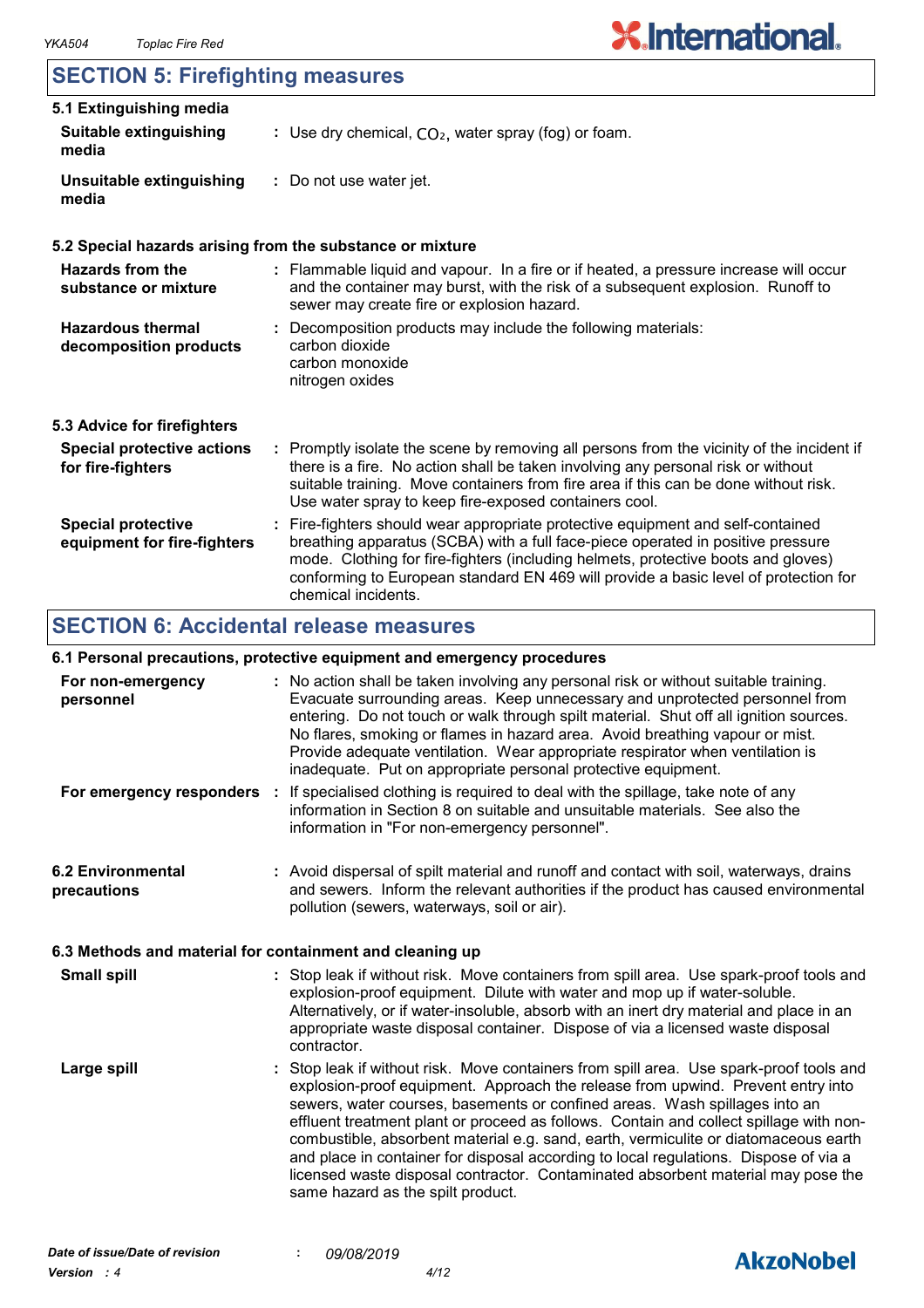## **SECTION 6: Accidental release measures**

| 6.4 Reference to other | : See Section 1 for emergency contact information.                          |
|------------------------|-----------------------------------------------------------------------------|
| sections               | See Section 8 for information on appropriate personal protective equipment. |
|                        | See Section 13 for additional waste treatment information.                  |

**X.International.** 

## **SECTION 7: Handling and storage**

The information in this section contains generic advice and guidance. The list of Identified Uses in Section 1 should be consulted for any available use-specific information provided in the Exposure Scenario(s).

## **7.1 Precautions for safe handling**

| <b>Protective measures</b>                | : Put on appropriate personal protective equipment (see Section 8). Do not ingest.<br>Avoid contact with eyes, skin and clothing. Avoid breathing vapour or mist. Use<br>only with adequate ventilation. Wear appropriate respirator when ventilation is<br>inadequate. Do not enter storage areas and confined spaces unless adequately<br>ventilated. Keep in the original container or an approved alternative made from a<br>compatible material, kept tightly closed when not in use. Store and use away from<br>heat, sparks, open flame or any other ignition source. Use explosion-proof electrical<br>(ventilating, lighting and material handling) equipment. Use only non-sparking tools.<br>Take precautionary measures against electrostatic discharges. Empty containers<br>retain product residue and can be hazardous. Do not reuse container. |
|-------------------------------------------|----------------------------------------------------------------------------------------------------------------------------------------------------------------------------------------------------------------------------------------------------------------------------------------------------------------------------------------------------------------------------------------------------------------------------------------------------------------------------------------------------------------------------------------------------------------------------------------------------------------------------------------------------------------------------------------------------------------------------------------------------------------------------------------------------------------------------------------------------------------|
| Advice on general<br>occupational hygiene | Eating, drinking and smoking should be prohibited in areas where this material is<br>handled, stored and processed. Workers should wash hands and face before<br>eating, drinking and smoking. Remove contaminated clothing and protective<br>equipment before entering eating areas. See also Section 8 for additional                                                                                                                                                                                                                                                                                                                                                                                                                                                                                                                                        |

## **7.2 Conditions for safe storage, including any incompatibilities**

Store in accordance with local regulations. Store in a segregated and approved area. Store in original container protected from direct sunlight in a dry, cool and well-ventilated area, away from incompatible materials (see Section 10) and food and drink. Eliminate all ignition sources. Vapours are heavier than air and may spread along floors. Separate from oxidizing materials. Keep container tightly closed and sealed until ready for use. Containers that have been opened must be carefully resealed and kept upright to prevent leakage. Do not store in unlabelled containers. Use appropriate containment to avoid environmental contamination.

information on hygiene measures.

#### **7.3 Specific end use(s) Recommendations : Industrial sector specific : solutions** : Not available. Not available.

## **SECTION 8: Exposure controls/personal protection**

The information in this section contains generic advice and guidance. Information is provided based on typical anticipated uses of the product. Additional measures might be required for bulk handling or other uses that could significantly increase worker exposure or environmental releases.

#### **8.1 Control parameters**

#### **Occupational exposure limits**

| <b>Product/ingredient name</b>              |  | <b>Exposure limit values</b>                                                                                                                                                                                                                                                                                                                                                                                                                                                                                                                                                                                                                                                                                                                                                                                                                          |  |
|---------------------------------------------|--|-------------------------------------------------------------------------------------------------------------------------------------------------------------------------------------------------------------------------------------------------------------------------------------------------------------------------------------------------------------------------------------------------------------------------------------------------------------------------------------------------------------------------------------------------------------------------------------------------------------------------------------------------------------------------------------------------------------------------------------------------------------------------------------------------------------------------------------------------------|--|
| Naphtha (petroleum), hydrotreated heavy     |  | EU OEL (Europe).<br>TWA: 1200 mg/m <sup>3</sup> 8 hours.<br>TWA: 197 ppm 8 hours.                                                                                                                                                                                                                                                                                                                                                                                                                                                                                                                                                                                                                                                                                                                                                                     |  |
| <b>Recommended monitoring</b><br>procedures |  | If this product contains ingredients with exposure limits, personal, workplace<br>atmosphere or biological monitoring may be required to determine the effectiveness<br>of the ventilation or other control measures and/or the necessity to use respiratory<br>protective equipment. Reference should be made to monitoring standards, such as<br>the following: European Standard EN 689 (Workplace atmospheres - Guidance for<br>the assessment of exposure by inhalation to chemical agents for comparison with<br>limit values and measurement strategy) European Standard EN 14042 (Workplace<br>atmospheres - Guide for the application and use of procedures for the assessment<br>of exposure to chemical and biological agents) European Standard EN 482<br>(Workplace atmospheres - General requirements for the performance of procedures |  |

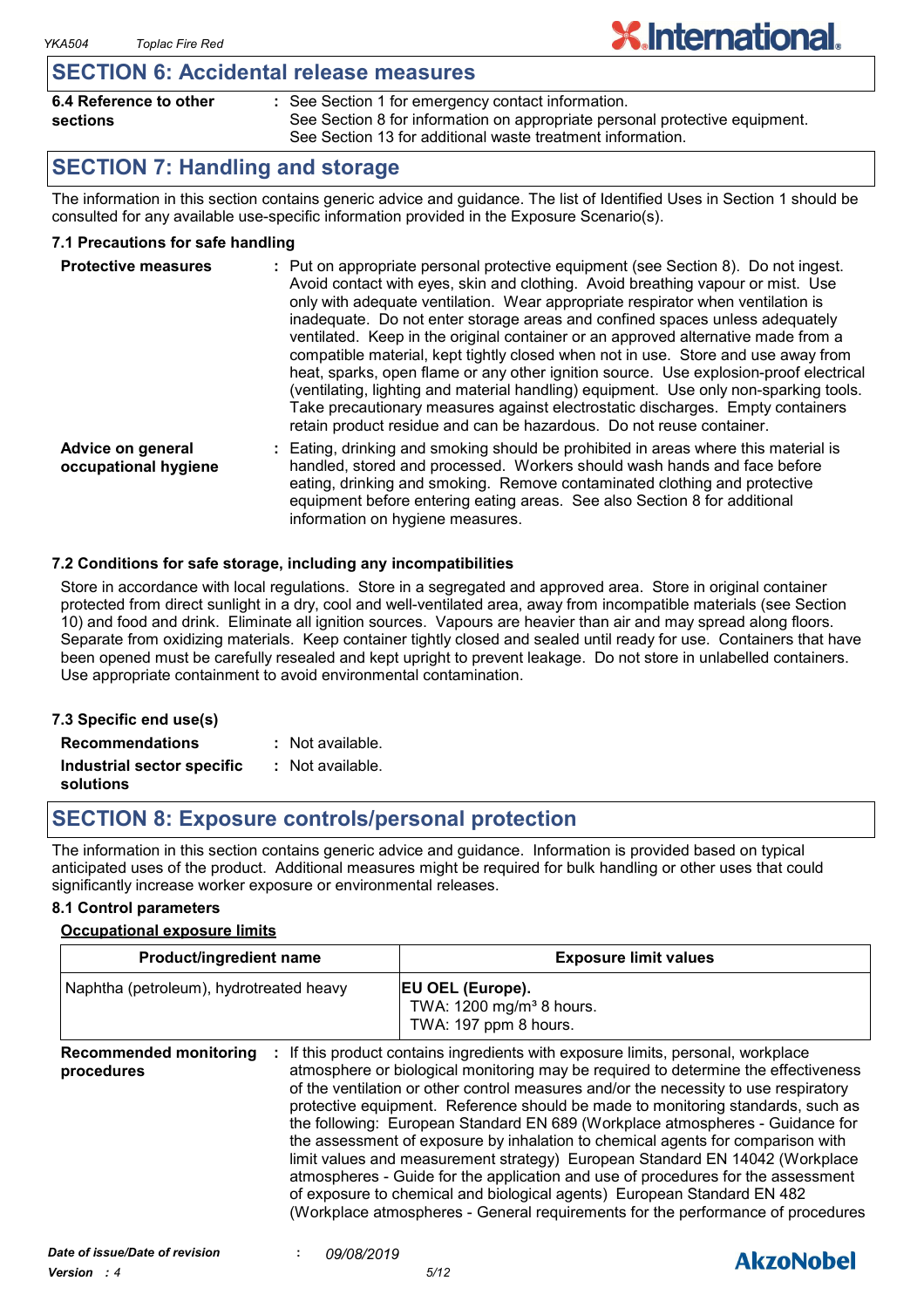## **SECTION 8: Exposure controls/personal protection**

for the measurement of chemical agents) Reference to national guidance documents for methods for the determination of hazardous substances will also be required.

**X.International.** 

## **DNELs/DMELs**

No DNELs/DMELs available.

#### **PNECs**

No PNECs available

| 8.2 Exposure controls                 |                                                                                                                                                                                                                                                                                                                                                                                                                                                                                                                                                                                                                                                                                                                                                                                                                                                                                                                                                                                                                                                                                                                                                                                                                                                                                                                                                                          |  |
|---------------------------------------|--------------------------------------------------------------------------------------------------------------------------------------------------------------------------------------------------------------------------------------------------------------------------------------------------------------------------------------------------------------------------------------------------------------------------------------------------------------------------------------------------------------------------------------------------------------------------------------------------------------------------------------------------------------------------------------------------------------------------------------------------------------------------------------------------------------------------------------------------------------------------------------------------------------------------------------------------------------------------------------------------------------------------------------------------------------------------------------------------------------------------------------------------------------------------------------------------------------------------------------------------------------------------------------------------------------------------------------------------------------------------|--|
| Appropriate engineering<br>controls   | : Use only with adequate ventilation. Use process enclosures, local exhaust<br>ventilation or other engineering controls to keep worker exposure to airborne<br>contaminants below any recommended or statutory limits. The engineering<br>controls also need to keep gas, vapour or dust concentrations below any lower<br>explosive limits. Use explosion-proof ventilation equipment.                                                                                                                                                                                                                                                                                                                                                                                                                                                                                                                                                                                                                                                                                                                                                                                                                                                                                                                                                                                 |  |
| <b>Individual protection measures</b> |                                                                                                                                                                                                                                                                                                                                                                                                                                                                                                                                                                                                                                                                                                                                                                                                                                                                                                                                                                                                                                                                                                                                                                                                                                                                                                                                                                          |  |
| <b>Hygiene measures</b>               | : Wash hands, forearms and face thoroughly after handling chemical products,<br>before eating, smoking and using the lavatory and at the end of the working period.<br>Appropriate techniques should be used to remove potentially contaminated clothing.<br>Wash contaminated clothing before reusing. Ensure that eyewash stations and<br>safety showers are close to the workstation location.                                                                                                                                                                                                                                                                                                                                                                                                                                                                                                                                                                                                                                                                                                                                                                                                                                                                                                                                                                        |  |
| <b>Eye/face protection</b>            | Safety eyewear complying with an approved standard should be used when a risk<br>assessment indicates this is necessary to avoid exposure to liquid splashes, mists,<br>gases or dusts. Use eye protection according to EN 166, designed to protect<br>against liquid splashes. If contact is possible, the following protection should be<br>worn, unless the assessment indicates a higher degree of protection: safety<br>glasses with side-shields.                                                                                                                                                                                                                                                                                                                                                                                                                                                                                                                                                                                                                                                                                                                                                                                                                                                                                                                  |  |
| <b>Skin protection</b>                |                                                                                                                                                                                                                                                                                                                                                                                                                                                                                                                                                                                                                                                                                                                                                                                                                                                                                                                                                                                                                                                                                                                                                                                                                                                                                                                                                                          |  |
| <b>Hand protection</b>                | : Use chemical resistant gloves classified under Standard EN 374: Protective gloves<br>against chemicals and micro-organisms. Recommended: Viton® or Nitrile<br>gloves. When prolonged or frequently repeated contact may occur, a glove with a<br>protection class of 6 (breakthrough time greater than 480 minutes according to EN<br>374) is recommended. When only brief contact is expected, a glove with a<br>protection class of 2 or higher (breakthrough time greater than 30 minutes<br>according to EN 374) is recommended. The user must check that the final choice<br>of type of glove selected for handling this product is the most appropriate and takes<br>into account the particular conditions of use, as included in the user's risk<br>assessment. NOTICE: The selection of a specific glove for a particular application<br>and duration of use in a workplace should also take into account all relevant<br>workplace factors such as, but not limited to: Other chemicals which may be<br>handled, physical requirements (cut/puncture protection, dexterity, thermal<br>protection), potential body reactions to glove materials, as well as the instructions/<br>specifications provided by the glove supplier. Barrier creams may help to protect<br>the exposed areas of the skin but should not be applied once exposure has<br>occurred. |  |
| <b>Body protection</b>                | Personal protective equipment for the body should be selected based on the task<br>being performed and the risks involved and should be approved by a specialist<br>before handling this product. EN ISO 13688 When there is a risk of ignition from<br>static electricity, wear anti-static protective clothing. For the greatest protection<br>from static discharges, clothing should include anti-static overalls, boots and gloves.<br>Refer to European Standard EN 1149 for further information on material and design<br>requirements and test methods.                                                                                                                                                                                                                                                                                                                                                                                                                                                                                                                                                                                                                                                                                                                                                                                                          |  |
| Other skin protection                 | : Appropriate footwear and any additional skin protection measures should be<br>selected based on the task being performed and the risks involved and should be<br>approved by a specialist before handling this product.                                                                                                                                                                                                                                                                                                                                                                                                                                                                                                                                                                                                                                                                                                                                                                                                                                                                                                                                                                                                                                                                                                                                                |  |
| <b>Respiratory protection</b>         | : Use a properly fitted, air-purifying or air-fed respirator complying with an approved<br>standard if a risk assessment indicates this is necessary according to EN529.<br>Respirator selection must be based on known or anticipated exposure levels, the<br>hazards of the product and the safe working limits of the selected respirator.                                                                                                                                                                                                                                                                                                                                                                                                                                                                                                                                                                                                                                                                                                                                                                                                                                                                                                                                                                                                                            |  |
| Date of issue/Date of revision        | 09/08/2019<br><b>AkzoNobel</b>                                                                                                                                                                                                                                                                                                                                                                                                                                                                                                                                                                                                                                                                                                                                                                                                                                                                                                                                                                                                                                                                                                                                                                                                                                                                                                                                           |  |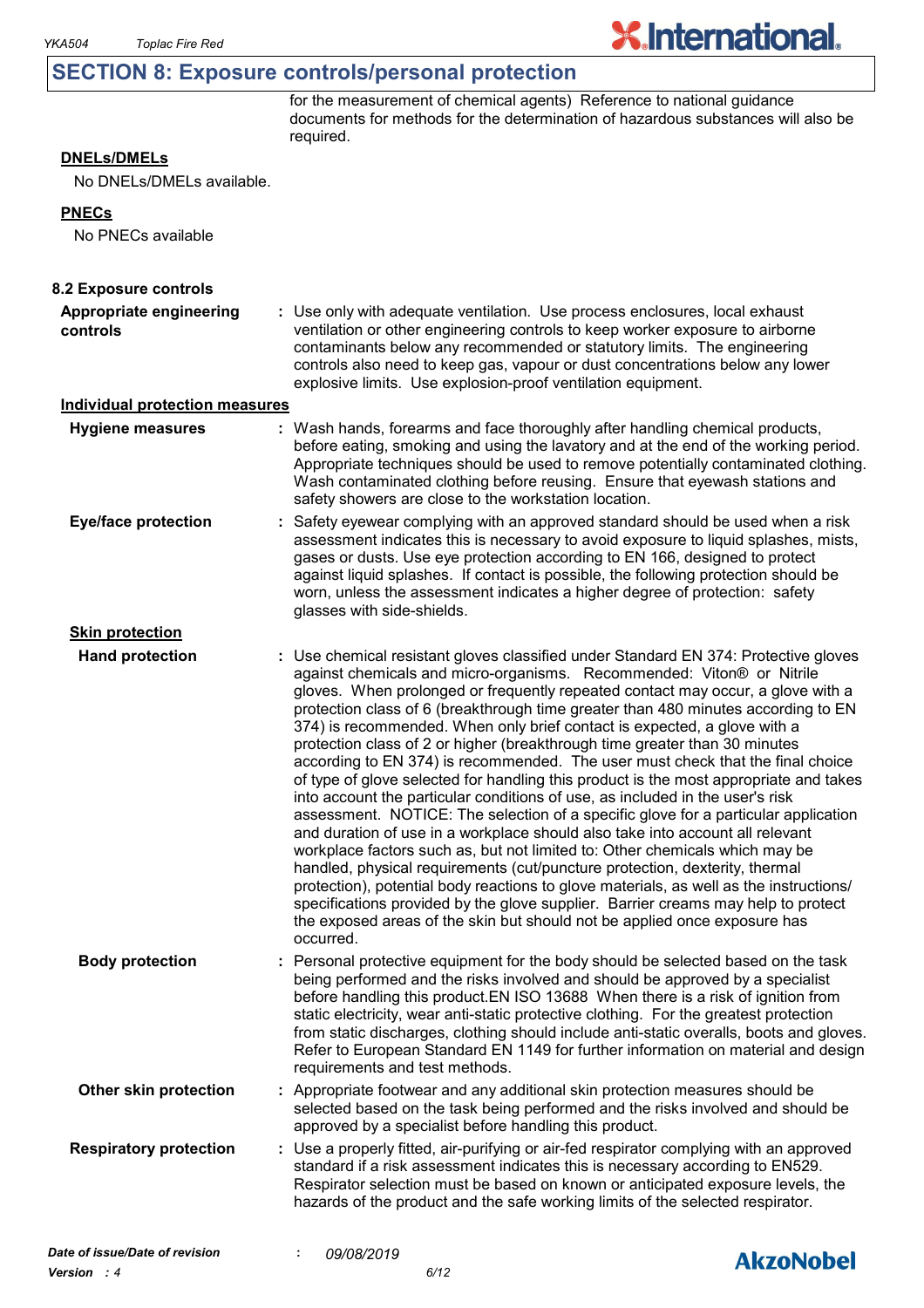## **SECTION 8: Exposure controls/personal protection**

| <b>Environmental exposure</b> |  |
|-------------------------------|--|
| controls                      |  |

**:** Emissions from ventilation or work process equipment should be checked to ensure they comply with the requirements of environmental protection legislation. In some cases, fume scrubbers, filters or engineering modifications to the process equipment will be necessary to reduce emissions to acceptable levels.

**X.International.** 

## **SECTION 9: Physical and chemical properties**

#### **9.1 Information on basic physical and chemical properties**

| <b>Appearance</b>                                                 |                                                                                                  |
|-------------------------------------------------------------------|--------------------------------------------------------------------------------------------------|
| <b>Physical state</b>                                             | : Liquid.                                                                                        |
| <b>Colour</b>                                                     | $:$ Red.                                                                                         |
| Odour                                                             | : Solvent.                                                                                       |
| <b>Odour threshold</b>                                            | : Not available.                                                                                 |
| рH                                                                | : Not applicable.                                                                                |
| <b>Melting point/freezing point</b>                               | $:$ Not available.                                                                               |
| Initial boiling point and<br>boiling range                        | : Lowest known value: 155 to 217°C (311 to 422.6°F)(Naphtha (petroleum),<br>hydrotreated heavy). |
| <b>Flash point</b>                                                | : Closed cup: $42^{\circ}$ C                                                                     |
| <b>Evaporation rate</b>                                           | : Not available.                                                                                 |
| <b>Flammability (solid, gas)</b>                                  | : Not available.                                                                                 |
| Upper/lower flammability or<br>explosive limits                   | : Greatest known range: Lower: 1.4% Upper: 7.6% (Naphtha (petroleum),<br>hydrotreated heavy)     |
| Vapour pressure                                                   | : Not available.                                                                                 |
| <b>Vapour density</b>                                             | : Not available.                                                                                 |
| <b>Relative density</b>                                           | : 0.94                                                                                           |
| Solubility(ies)                                                   | : Insoluble in the following materials: cold water.                                              |
| <b>Partition coefficient: n-octanol/: Not available.</b><br>water |                                                                                                  |
| <b>Auto-ignition temperature</b>                                  | $:$ Not available.                                                                               |
| <b>Decomposition temperature</b>                                  | : Not available.                                                                                 |
| <b>Viscosity</b>                                                  | : Kinematic (room temperature): $351 \text{ mm}^2/\text{s}$                                      |
| <b>Explosive properties</b>                                       | : Not available.                                                                                 |
| <b>Oxidising properties</b>                                       | : Not available.                                                                                 |

#### **9.2 Other information**

No additional information.

| <b>SECTION 10: Stability and reactivity</b>          |                                                                                                                                                                              |  |  |  |
|------------------------------------------------------|------------------------------------------------------------------------------------------------------------------------------------------------------------------------------|--|--|--|
| 10.1 Reactivity                                      | : No specific test data related to reactivity available for this product or its ingredients.                                                                                 |  |  |  |
| 10.2 Chemical stability                              | : The product is stable.                                                                                                                                                     |  |  |  |
| 10.3 Possibility of<br>hazardous reactions           | : Under normal conditions of storage and use, hazardous reactions will not occur.                                                                                            |  |  |  |
| 10.4 Conditions to avoid                             | : Avoid all possible sources of ignition (spark or flame). Do not pressurise, cut, weld,<br>braze, solder, drill, grind or expose containers to heat or sources of ignition. |  |  |  |
| 10.5 Incompatible materials                          | : Reactive or incompatible with the following materials:<br>oxidizing materials                                                                                              |  |  |  |
| <b>10.6 Hazardous</b><br>decomposition products      | : Under normal conditions of storage and use, hazardous decomposition products<br>should not be produced.                                                                    |  |  |  |
| Date of issue/Date of revision<br><b>Version</b> : 4 | 09/08/2019<br>÷.<br><b>AkzoNobel</b><br>7/12                                                                                                                                 |  |  |  |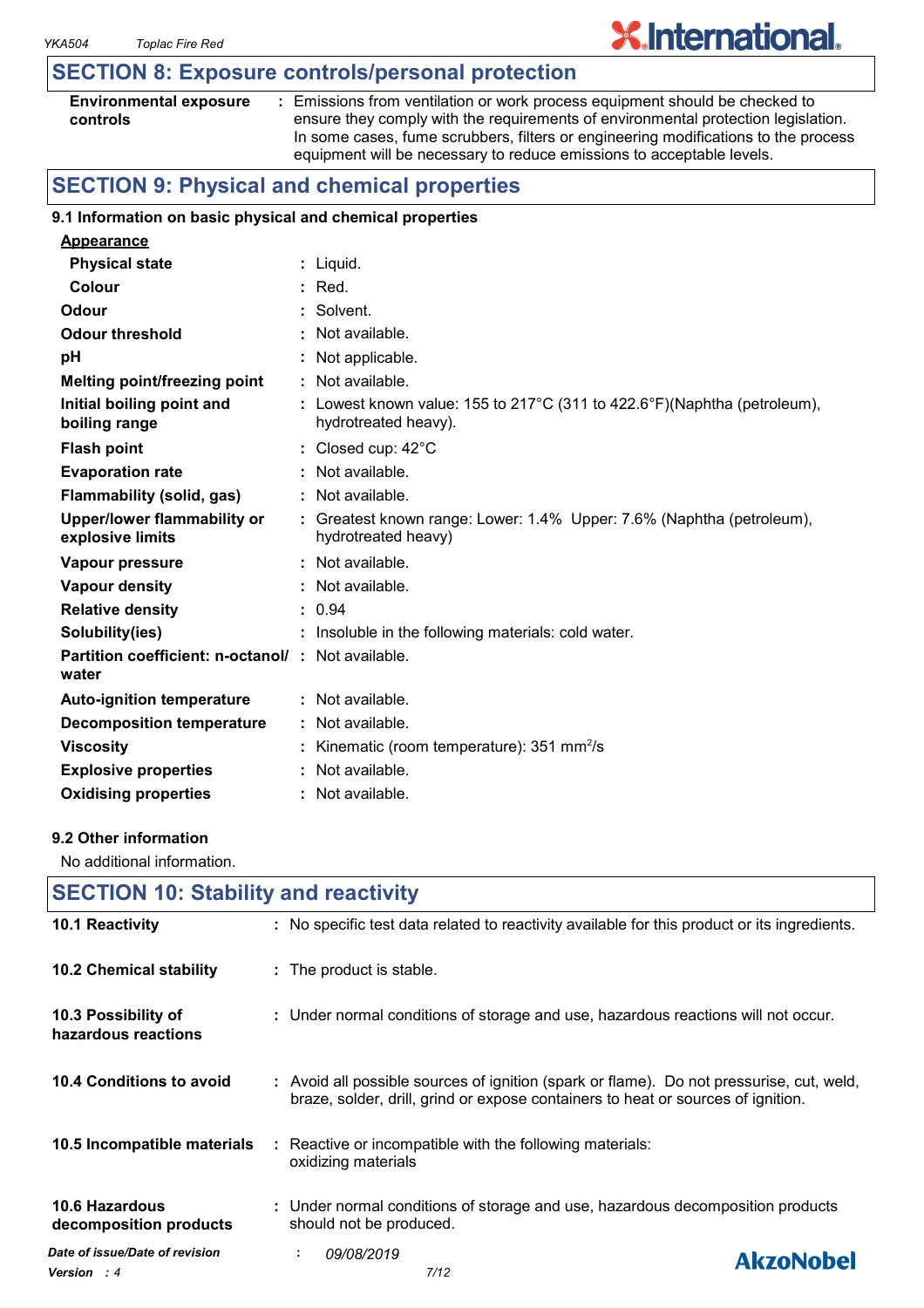

## **SECTION 10: Stability and reactivity**

| <b>Product/ingredient name</b>             | Result       | <b>Species</b> | <b>Dose</b> | <b>Exposure</b> |
|--------------------------------------------|--------------|----------------|-------------|-----------------|
| Naphtha (petroleum),<br>hydrotreated heavy | ILD50 Oral   | Rat            | 6000 mg/kg  |                 |
| 2-butanone oxime                           | ILD50 Dermal | Rat            | 1001 mg/kg  |                 |

## **Conclusion/Summary :** Not available.

## **Irritation/Corrosion**

| Product/ingredient name                            | <b>Result</b>          | <b>Species</b> | <b>Score</b> | <b>Exposure</b>    | <b>Observation</b> |
|----------------------------------------------------|------------------------|----------------|--------------|--------------------|--------------------|
| 2-butanone oxime                                   | Eyes - Severe irritant | Rabbit         |              | 100<br>microliters |                    |
| <b>Conclusion/Summary</b>                          | : Not available.       |                |              |                    |                    |
| <b>Sensitisation</b>                               |                        |                |              |                    |                    |
| <b>Conclusion/Summary</b>                          | $:$ Not available.     |                |              |                    |                    |
| <b>Mutagenicity</b>                                |                        |                |              |                    |                    |
| <b>Conclusion/Summary</b>                          | : Not available.       |                |              |                    |                    |
| Carcinogenicity                                    |                        |                |              |                    |                    |
| <b>Conclusion/Summary</b>                          | $:$ Not available.     |                |              |                    |                    |
| <b>Reproductive toxicity</b>                       |                        |                |              |                    |                    |
| <b>Conclusion/Summary</b>                          | : Not available.       |                |              |                    |                    |
| <b>Teratogenicity</b>                              |                        |                |              |                    |                    |
| <b>Conclusion/Summary</b>                          | : Not available.       |                |              |                    |                    |
| Specific target organ toxicity (single exposure)   |                        |                |              |                    |                    |
| Not available.                                     |                        |                |              |                    |                    |
| Specific target organ toxicity (repeated exposure) |                        |                |              |                    |                    |

#### Not available.

## **Aspiration hazard**

| <b>Product/ingredient name</b>          | Result                                |
|-----------------------------------------|---------------------------------------|
| Naphtha (petroleum), hydrotreated heavy | <b>ASPIRATION HAZARD - Category 1</b> |

| Information on likely routes : Not available.<br>of exposure |                                                                                                                                            |                  |
|--------------------------------------------------------------|--------------------------------------------------------------------------------------------------------------------------------------------|------------------|
| <b>Potential acute health effects</b>                        |                                                                                                                                            |                  |
| Eye contact                                                  | : No known significant effects or critical hazards.                                                                                        |                  |
| <b>Inhalation</b>                                            | Exposure to decomposition products may cause a health hazard. Serious effects<br>may be delayed following exposure.                        |                  |
| <b>Skin contact</b>                                          | : Defatting to the skin. May cause skin dryness and irritation.                                                                            |                  |
| Ingestion                                                    | : No known significant effects or critical hazards.                                                                                        |                  |
|                                                              | <u>Symptoms related to the physical, chemical and toxicological characteristics</u>                                                        |                  |
| Eye contact                                                  | : No specific data.                                                                                                                        |                  |
| <b>Inhalation</b>                                            | : Adverse symptoms may include the following:<br>headache<br>drowsiness/fatigue<br>dizziness/vertigo<br>muscle weakness<br>unconsciousness |                  |
| <b>Skin contact</b>                                          | : Adverse symptoms may include the following:<br>irritation<br>dryness<br>cracking                                                         |                  |
| Ingestion                                                    | : No specific data.                                                                                                                        |                  |
| Date of issue/Date of revision                               | 09/08/2019                                                                                                                                 | <b>AkzoNobel</b> |
| <b>Version</b> : 4                                           | 8/12                                                                                                                                       |                  |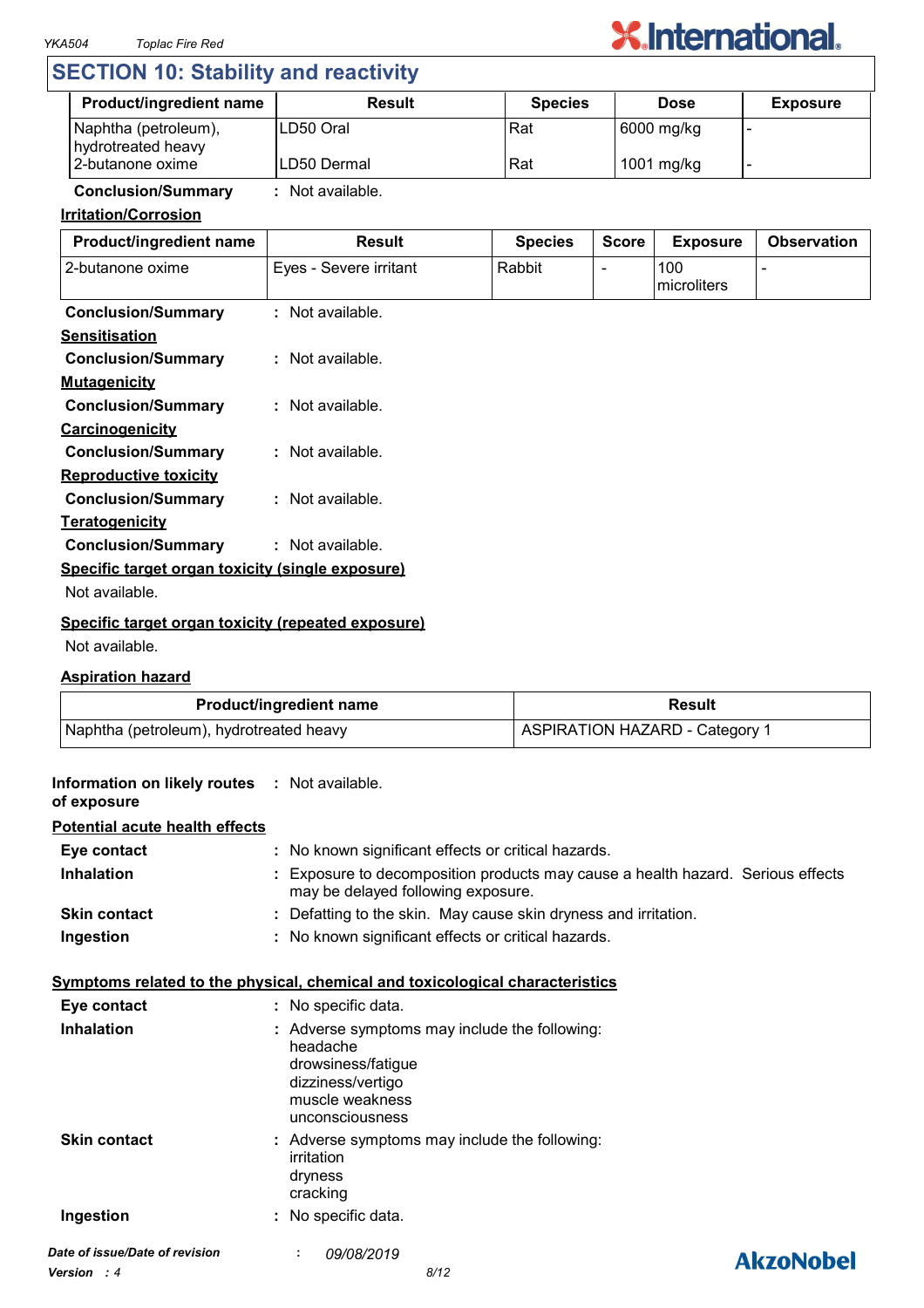# **X.International.**

## **SECTION 11: Toxicological information**

## **Delayed and immediate effects as well as chronic effects from short and long-term exposure**

| <b>Short term exposure</b>              |                                                                                                            |
|-----------------------------------------|------------------------------------------------------------------------------------------------------------|
| <b>Potential immediate</b><br>effects   | : Not available.                                                                                           |
| <b>Potential delayed effects</b>        | : Not available.                                                                                           |
| Long term exposure                      |                                                                                                            |
| <b>Potential immediate</b><br>effects   | : Not available.                                                                                           |
| <b>Potential delayed effects</b>        | : Not available.                                                                                           |
| <b>Potential chronic health effects</b> |                                                                                                            |
| Not available.                          |                                                                                                            |
| <b>Conclusion/Summary</b>               | $:$ Not available.                                                                                         |
| General                                 | : Prolonged or repeated contact can defat the skin and lead to irritation, cracking and/<br>or dermatitis. |
| Carcinogenicity                         | : No known significant effects or critical hazards.                                                        |
| <b>Mutagenicity</b>                     | : No known significant effects or critical hazards.                                                        |
| <b>Teratogenicity</b>                   | : No known significant effects or critical hazards.                                                        |
| <b>Developmental effects</b>            | : No known significant effects or critical hazards.                                                        |
| <b>Fertility effects</b>                | : No known significant effects or critical hazards.                                                        |
|                                         |                                                                                                            |

#### **Other information :** : Not available.

## **SECTION 12: Ecological information**

## **12.1 Toxicity**

| <b>Product/ingredient name</b> | Result                                          | <b>Species</b>             | <b>Exposure</b> |
|--------------------------------|-------------------------------------------------|----------------------------|-----------------|
| 12-butanone oxime              | Acute LC50 843000 to 914000 µg/l<br>Fresh water | Fish - Pimephales promelas | I96 hours       |

**Conclusion/Summary :** Not available.

## **12.2 Persistence and degradability**

**Conclusion/Summary :** Not available.

## **12.3 Bioaccumulative potential**

| <b>Product/ingredient name</b>             | ⊺LoɑP <sub>∾w</sub> | <b>BCF</b>   | <b>Potential</b> |
|--------------------------------------------|---------------------|--------------|------------------|
| Naphtha (petroleum),<br>hydrotreated heavy |                     | 10 to 2500   | high             |
| 2-butanone oxime                           | 0.63                | 15.011872336 | low              |

| 12.4 Mobility in soil                     |                  |
|-------------------------------------------|------------------|
| Soil/water partition<br>coefficient (Koc) | : Not available. |
| <b>Mobility</b>                           | : Not available. |

- **PBT** : Not applicable.
- **vPvB :** Not applicable.

## **12.6 Other adverse effects** : No known significant effects or critical hazards.

## **AkzoNobel**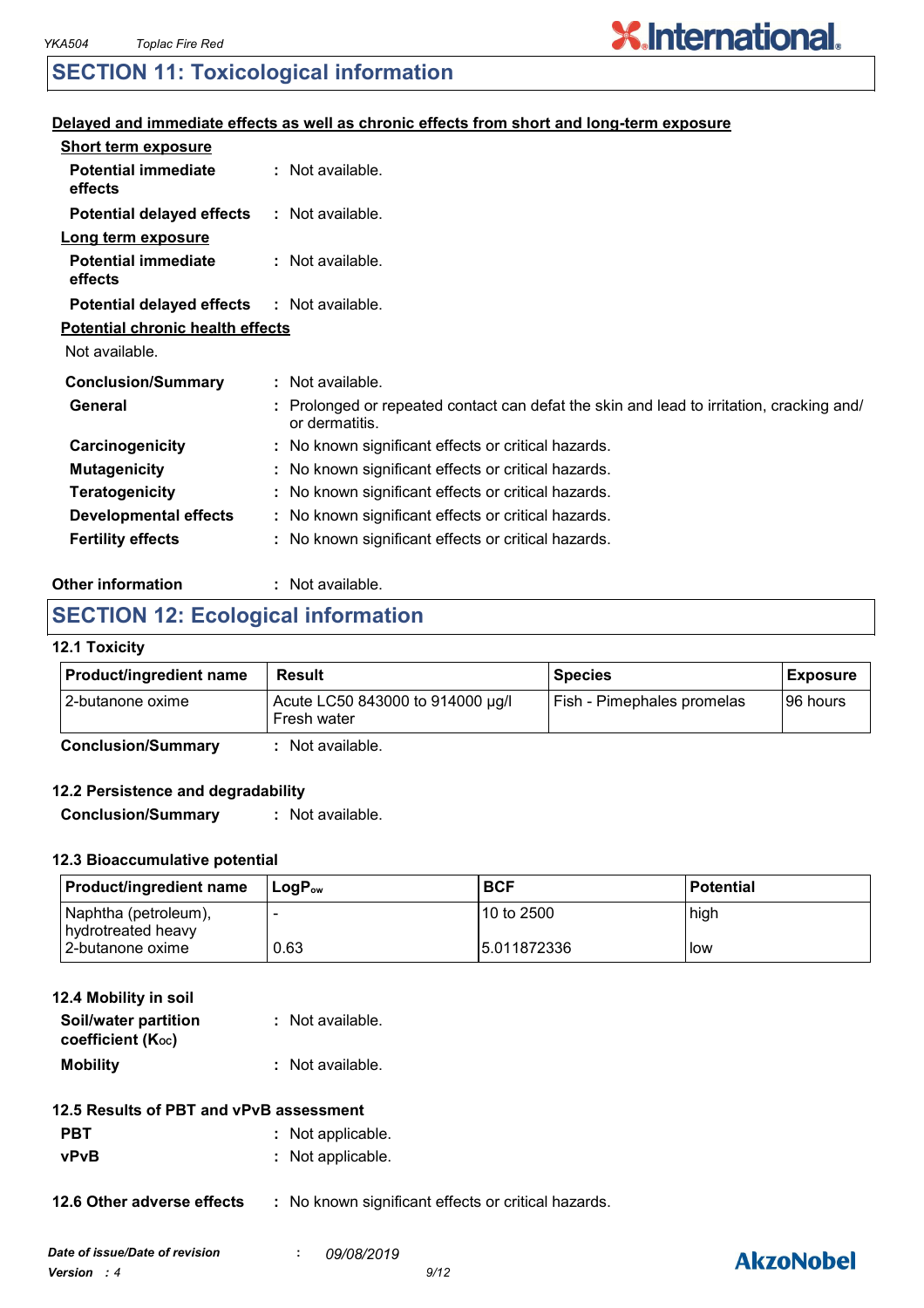## **SECTION 13: Disposal considerations**

The information in this section contains generic advice and guidance. The list of Identified Uses in Section 1 should be consulted for any available use-specific information provided in the Exposure Scenario(s).

## **13.1 Waste treatment methods**

| <b>Product</b>             |                                                                                                                                                                                                                                                                                                                                                                                                                                                                                                                                                     |
|----------------------------|-----------------------------------------------------------------------------------------------------------------------------------------------------------------------------------------------------------------------------------------------------------------------------------------------------------------------------------------------------------------------------------------------------------------------------------------------------------------------------------------------------------------------------------------------------|
| <b>Methods of disposal</b> | : The generation of waste should be avoided or minimised wherever possible.<br>Disposal of this product, solutions and any by-products should at all times comply<br>with the requirements of environmental protection and waste disposal legislation<br>and any regional local authority requirements.<br>Dispose of surplus and non-recyclable products via a licensed waste disposal<br>contractor. Waste should not be disposed of untreated to the sewer unless fully<br>compliant with the requirements of all authorities with jurisdiction. |
| <b>Hazardous waste</b>     | : The classification of the product may meet the criteria for a hazardous waste.                                                                                                                                                                                                                                                                                                                                                                                                                                                                    |

## **European waste catalogue (EWC)**

| Code number                | <b>Waste designation</b>                                                                                                                                                                                                                                                                                                                                                                                                                                                                                                                                      |  |  |
|----------------------------|---------------------------------------------------------------------------------------------------------------------------------------------------------------------------------------------------------------------------------------------------------------------------------------------------------------------------------------------------------------------------------------------------------------------------------------------------------------------------------------------------------------------------------------------------------------|--|--|
| EWC 08 01 11*              | waste paint and varnish containing organic solvents or other hazardous substances                                                                                                                                                                                                                                                                                                                                                                                                                                                                             |  |  |
| Packaging                  |                                                                                                                                                                                                                                                                                                                                                                                                                                                                                                                                                               |  |  |
| <b>Methods of disposal</b> | : Dispose of containers contaminated by the product in accordance with local or<br>national legal provisions. This material and its container must be disposed of as<br>hazardous waste. Dispose of via a licensed waste disposal contractor.                                                                                                                                                                                                                                                                                                                 |  |  |
| <b>Special precautions</b> | : This material and its container must be disposed of in a safe way. Care should be<br>taken when handling emptied containers that have not been cleaned or rinsed out.<br>Empty containers or liners may retain some product residues. Vapour from product<br>residues may create a highly flammable or explosive atmosphere inside the<br>container. Do not cut, weld or grind used containers unless they have been cleaned<br>thoroughly internally. Avoid dispersal of spilt material and runoff and contact with<br>soil, waterways, drains and sewers. |  |  |

## **SECTION 14: Transport information**

|                                         | <b>ADR/RID</b>                                               | <b>IMDG</b>    | <b>IATA</b>                 |
|-----------------------------------------|--------------------------------------------------------------|----------------|-----------------------------|
| 14.1 UN number                          | <b>UN1263</b>                                                | <b>UN1263</b>  | <b>UN1263</b>               |
| 14.2 UN proper<br>shipping name         | <b>PAINT</b>                                                 | <b>PAINT</b>   | PAINT                       |
| 14.3 Transport<br>hazard class(es)      | $\mathbf{3}$                                                 | 3              | $\mathbf{3}$                |
| 14.4 Packing<br>group                   | $\mathbf{III}$                                               | $\mathbf{III}$ | $\mathop{\rm III}\nolimits$ |
| 14.5<br><b>Environmental</b><br>hazards | No.                                                          | No.            | No.                         |
| <b>Additional</b><br>information        | <b>Special provisions</b><br>640 (E)<br>Tunnel code<br>(D/E) |                |                             |

**IMDG Code Segregation group :** Not applicable.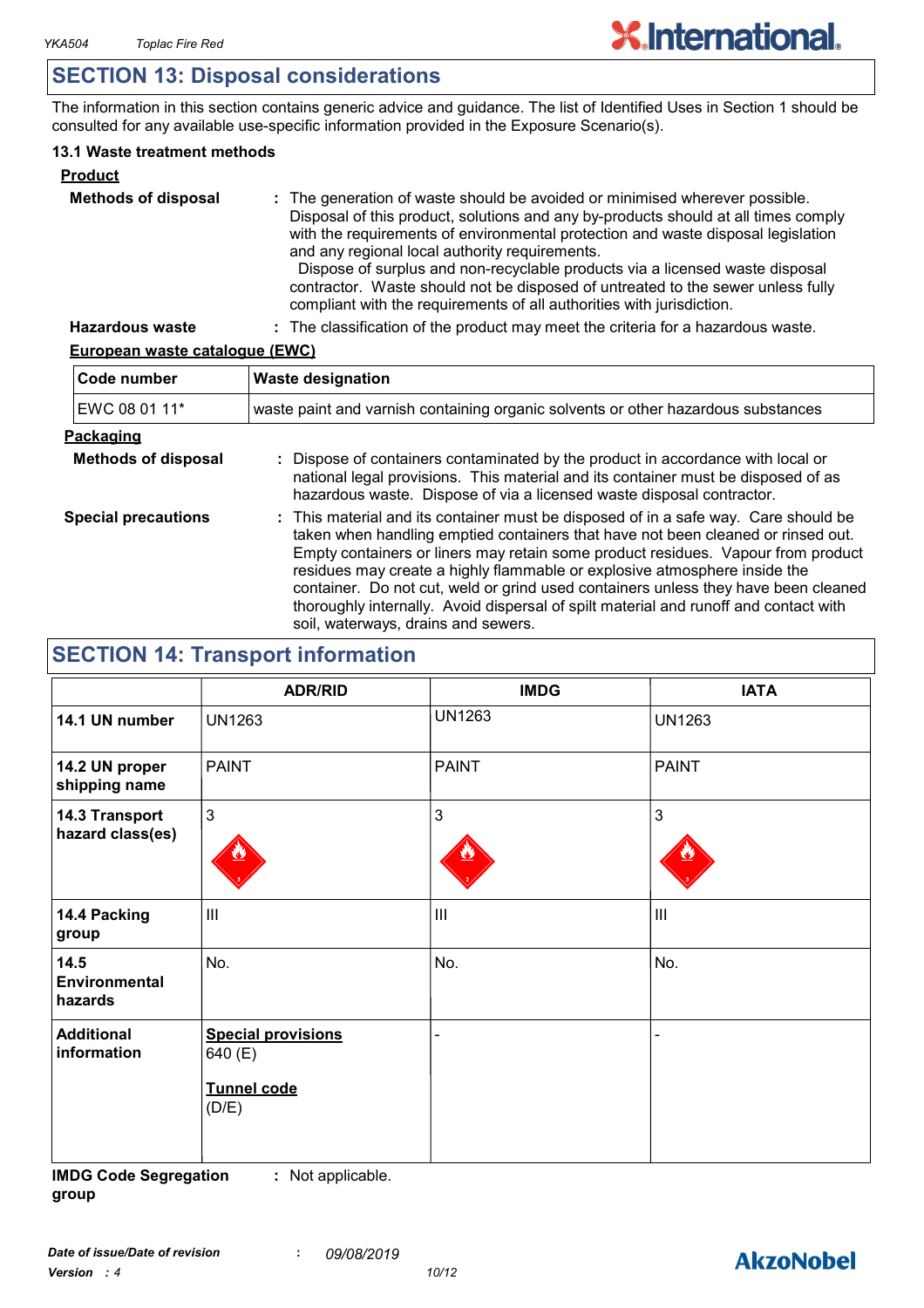## **SECTION 14: Transport information**

|      | 14.6 Special precautions for : Transport within user's premises: always transport in closed containers that are |
|------|-----------------------------------------------------------------------------------------------------------------|
| user | upright and secure. Ensure that persons transporting the product know what to do in                             |
|      | the event of an accident or spillage.                                                                           |

| 14.7 Transport in bulk         | : Not available. |
|--------------------------------|------------------|
| according to Annex II of       |                  |
| <b>Marpol and the IBC Code</b> |                  |

## **SECTION 15: Regulatory information**

#### **15.1 Safety, health and environmental regulations/legislation specific for the substance or mixture**

## **EU Regulation (EC) No. 1907/2006 (REACH)**

## **Annex XIV - List of substances subject to authorisation**

**Annex XIV**

**Substances of very high concern**

None of the components are listed.

**Annex XVII - Restrictions : Not applicable. on the manufacture, placing on the market and use of certain** 

**dangerous substances, mixtures and articles**

### **Other EU regulations**

**Europe inventory :** Not determined.

#### **Special packaging requirements**

**Containers to be fitted with child-resistant fastenings** Not applicable. **:**

**Tactile warning of danger : Not applicable.** 

| <b>Product/ingredient name</b> | <b>∣Carcinogenic</b><br><b>leffects</b> | Mutagenic effects | Developmental<br>effects | Fertility effects |
|--------------------------------|-----------------------------------------|-------------------|--------------------------|-------------------|
| 12-butanone oxime              | Carc. 2. H351                           |                   | -                        |                   |

## **Ozone depleting substances (1005/2009/EU)**

Not listed.

## **Prior Informed Consent (PIC) (649/2012/EU)**

Not listed.

## **National regulations**

- **References :** Conforms to Regulation (EC) No. 1907/2006 (REACH), Annex II and Regulation (EC) No. 1272/2008 (CLP)
- **15.2 Chemical safety :** No Chemical Safety Assessment has been carried out.

**assessment**

## **SECTION 16: Other information**

 $\nabla$  Indicates information that has changed from previously issued version.

| <b>Abbreviations and</b><br>acronyms            | $:$ ATE = Acute Toxicity Estimate<br>CLP = Classification, Labelling and Packaging Regulation [Regulation (EC) No.<br>1272/2008]<br>DMEL = Derived Minimal Effect Level<br>DNEL = Derived No Effect Level<br>EUH statement = CLP-specific Hazard statement<br>PBT = Persistent, Bioaccumulative and Toxic<br>PNEC = Predicted No Effect Concentration<br><b>RRN = REACH Registration Number</b> |                  |
|-------------------------------------------------|-------------------------------------------------------------------------------------------------------------------------------------------------------------------------------------------------------------------------------------------------------------------------------------------------------------------------------------------------------------------------------------------------|------------------|
| Date of issue/Date of revision<br>Version $: 4$ | <i>09/08/2019</i><br>11/12                                                                                                                                                                                                                                                                                                                                                                      | <b>AkzoNobel</b> |